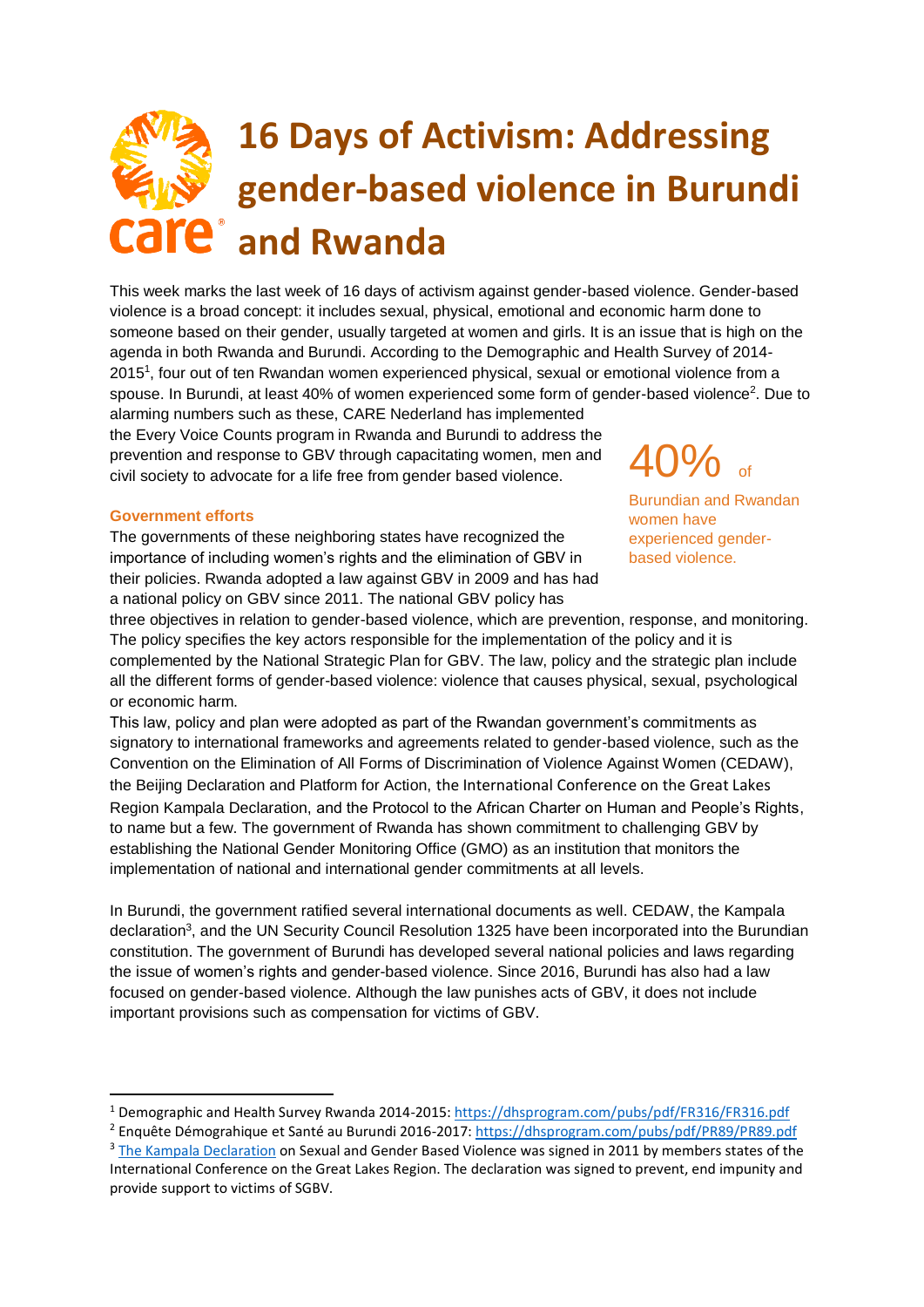The Burundian government is currently implementing a National Gender Policy effective from 2012 until 2025. One of the priorities of this policy is to eliminate GBV. A study done by USAID in 2017<sup>4</sup> indicated that there are some gaps in the implementation of this policy. There is very little budget available within the Ministry of Human Rights, Social Affairs and Gender to fund this policy and it is insufficient to cover all the needs that have to be addressed. A coordination mechanism to oversee the implementation of the policy has also not yet been set up.

## **Budgets and social norms**

On paper, women and girls in Burundi and Rwanda are well protected. In practice however, genderbased violence still occurs frequently. In Rwanda, this is partly due to limited capacity of the Rwandan government to prioritize GBV in their plans and budgets due to many competing priorities. Evaluations done over the last few years by the Institute for Policy Analysis and Research (IPAR)<sup>5</sup> illustrated that GBV has not been included in the Imihigo planning of districts across the country. Imihigo, or



performance contracts, is a decentralized planning process through which the district authorities commit to achieving certain results within a year and are held accountable by their constituents. The plans included in Imihigo are grouped within three categories: economic development, social welfare, and good governance and

justice. As gender-based violence is considered a cross-cutting issue, there is insufficient budget in the Imihigo dedicated to this matter. The consequent lack of prioritization of GBV in district and national government budgets is among the many challenges why GBV in communities remains prevalent.

Another reason for the persistence of GBV is the nature of the social norms and values related to gender relations and the family. Men and women often view the man as the provider of the family, a scenario in which the woman is expected to support her husband and take care of the children. Before it was revised, Rwanda's Family Law included a provision that stated that men were the head of the family. Burundi's Code of Persons and the Family still includes an article that states that the husband is the chief of the family: "He performs this function to which the wife contributes morally and materially in the interest of the household and children." In line with this existing belief and norm as formalized by the government, gender-based violence has been considered acceptable, both by men and women. When men are seen as the sole providers of the family, women are left in vulnerable economic and social positions. Although national policies and laws are implemented to protect and promote women's rights, in the communities unequal power relations between men and women remain persistent and lead to harmful consequences such as GBV.

#### **Every Voice Counts**

1

Through the **Every Voice Counts** program, CARE and our civil society partners want to change the status quo. The program organizes meetings within the community to discuss gender-based violence and women's rights. The community is informed about existing laws regarding gender and GBV. Not only women and girls are targeted in these meetings.



<sup>4</sup> USAID/Burundi Gender Analysis Final Report 2017[: https://banyanglobal.com/wp](https://banyanglobal.com/wp-content/uploads/2017/07/USAID-Burundi-Gender-Analysis-Final-Report-2017.pdf)[content/uploads/2017/07/USAID-Burundi-Gender-Analysis-Final-Report-2017.pdf](https://banyanglobal.com/wp-content/uploads/2017/07/USAID-Burundi-Gender-Analysis-Final-Report-2017.pdf) <sup>5</sup> IPAR research from [2013/2014,](http://www.rwandapedia.rw/cmis/views/workspace%253A%252F%252FSpacesStore%252F1afdf7cc-2c6d-431f-837e-16dccc64f660) [2014/2015,](http://ipar-rwanda.org/index.php?option=com_edocman&task=document.viewdoc&id=59&Itemid=115&lang=en) and [2015/2016.](http://www.gakenke.gov.rw/fileadmin/user_upload/DOC-20160922-WA0001.pdf)